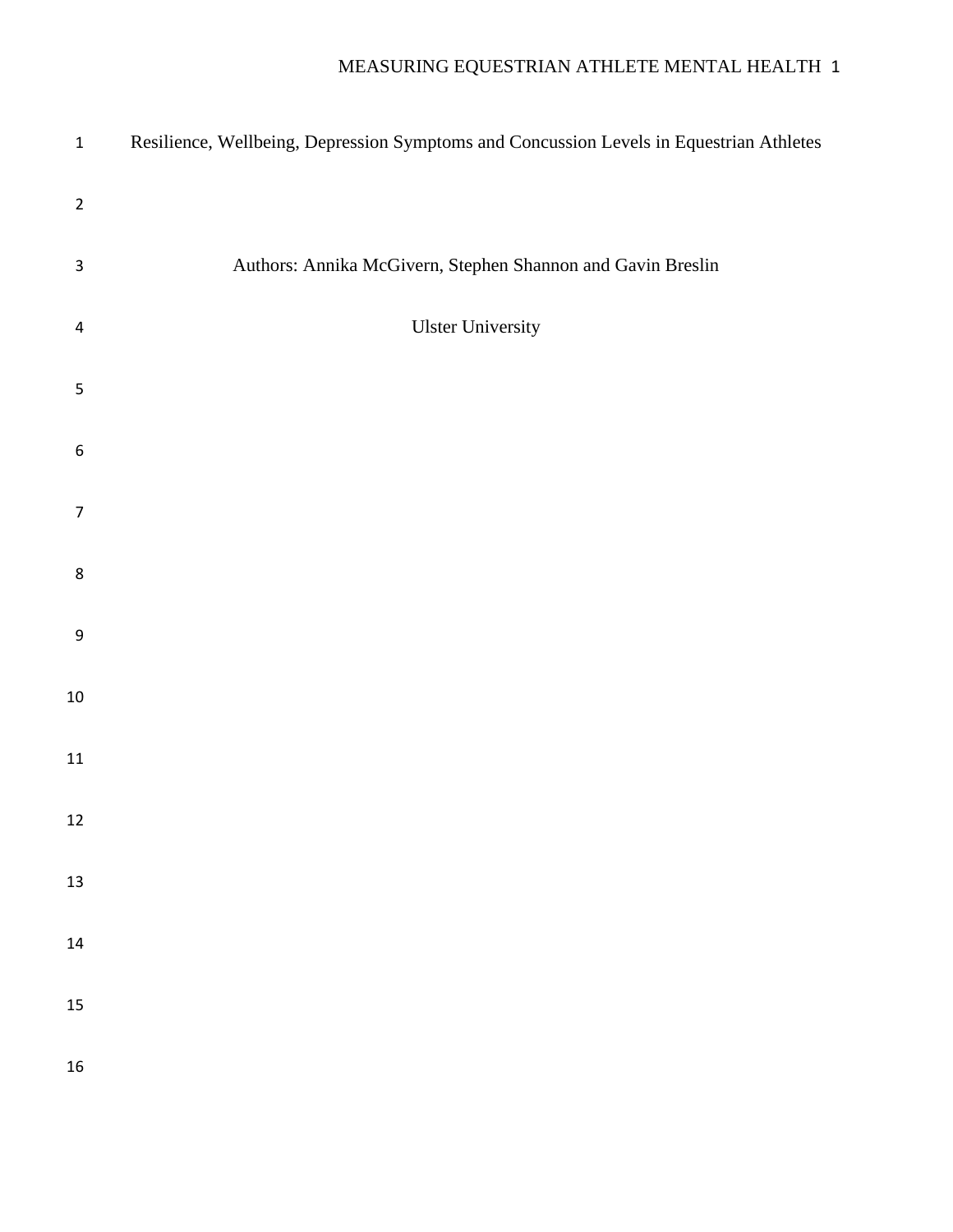### Abstract

| 18 | Purpose: To conduct the first cross sectional survey on depression, resilience, wellbeing and         |
|----|-------------------------------------------------------------------------------------------------------|
| 19 | concussion levels of equestrian athletes, and to assess whether past concussion rates were            |
| 20 | associated with depression, resilience, and wellbeing.                                                |
| 21 | Design, Methodology, Approach: 511 participants from Canada, Republic of Ireland, United              |
| 22 | Kingdom, Australia and United States of America took part in an international cross-sectional,        |
| 23 | online survey evaluating concussion history, depression symptoms, resilience, and wellbeing.          |
| 24 | Findings: 27.1% of athletes met clinically relevant symptoms of Major Depressive Disorder             |
| 25 | (MDD). Significant differences were shown in wellbeing and resilience scores between                  |
| 26 | countries. Significant relationships were observed between reported history of concussion and         |
| 27 | both high depression scores and low wellbeing scores.                                                 |
| 28 | Practical Implications: Findings highlight the need for mental health promotion and support in        |
| 29 | equestrian sport.                                                                                     |
| 30 | Social Implications: Results support previous research suggesting a need for enhanced mental          |
| 31 | health support for equestrians. There is reason to believe that mental illness could still be present |
| 32 | in riders with normal levels of resilience and wellbeing.                                             |
| 33 | Originality/Value: This study examined an understudied athlete group: equestrian athletes and         |
| 34 | presents important findings with implications for the physical and mental health of this              |
| 35 | population.                                                                                           |

## **1. Introduction**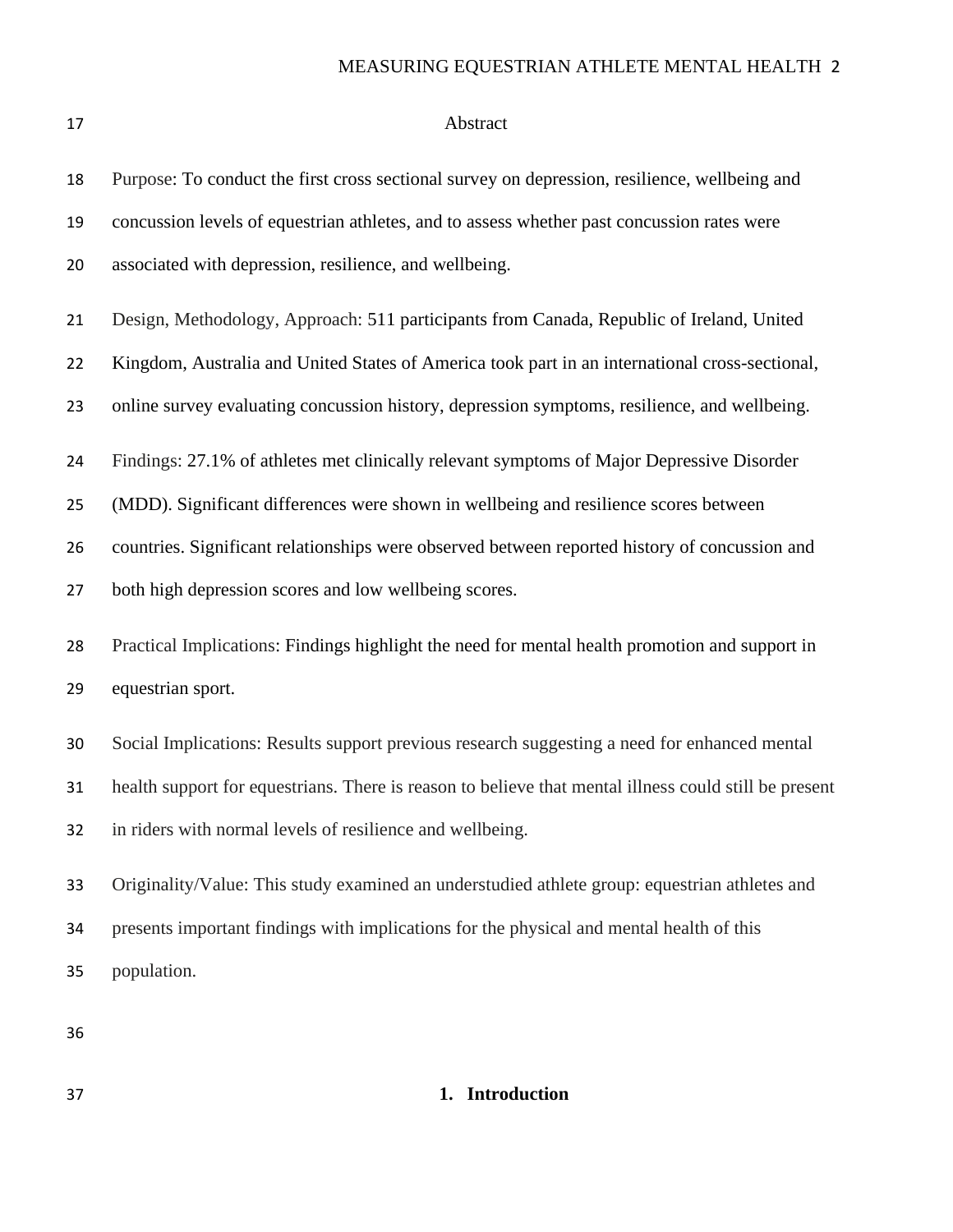| 38 | Throughout history, athletes have been perceived as exemplars of human strength and                   |
|----|-------------------------------------------------------------------------------------------------------|
| 39 | mental resilience (Uphill, Sly & Swain, 2016). Unfortunately, a more realistic understanding of       |
| 40 | athletes and athleticism has seldom been examined until the recent surge of interest in athlete       |
| 41 | mental health (Shinke et al., 2018; Breslin et al., 2019). Growing evidence demonstrates              |
| 42 | widespread mental illness and challenges in athlete populations, and serious consideration is now     |
| 43 | being given to promoting a positive mental health culture in sport (Breslin et al., 2019).            |
| 44 | <i>Equestrian athlete</i> refers to all athletes participating in the sub-disciplines of equestrian   |
| 45 | sport. In equestrian sport athletes uniquely depend on a partnership with a horse for success         |
| 46 | (Meyers et al., 1999). Equestrian sport culture, like many others, has only recently begun to         |
| 47 | appreciate the mental health challenges associated with the sport (Butler-Coyne et al., 2019).        |
| 48 | This research seeks to develop current awareness of mental health in equestrian athletes and          |
| 49 | inform efforts to promote positive mental health for this athlete population.                         |
| 50 | Mental health is a multifaceted construct (Uphill et al., 2016). Specifically, Keyes' (2002)          |
| 51 | model of mental health comprises mental illness and mental health (i.e., social, psychological,       |
| 52 | and emotional wellbeing) as two distinct, but correlated continuums. Optimal mental health is         |
| 53 |                                                                                                       |
|    | characterised by the coexistence of high mental health, and low mental illness (i.e., flourishing).   |
| 54 | It is also possible to have both high mental health and high mental illness (i.e., flourish with      |
| 55 | mental illness), or both low mental health and low mental illness (i.e., languishing), or high        |
| 56 | mental illness and low mental health (i.e., languishing with mental illness). Thus, Keyes' (2002)     |
| 57 | model highlights the need to both promote mental health and reduce mental illness. Adopting           |
| 58 | this perspective in a recent <i>mental health in sport</i> consensus statement, Breslin et al. (2019) |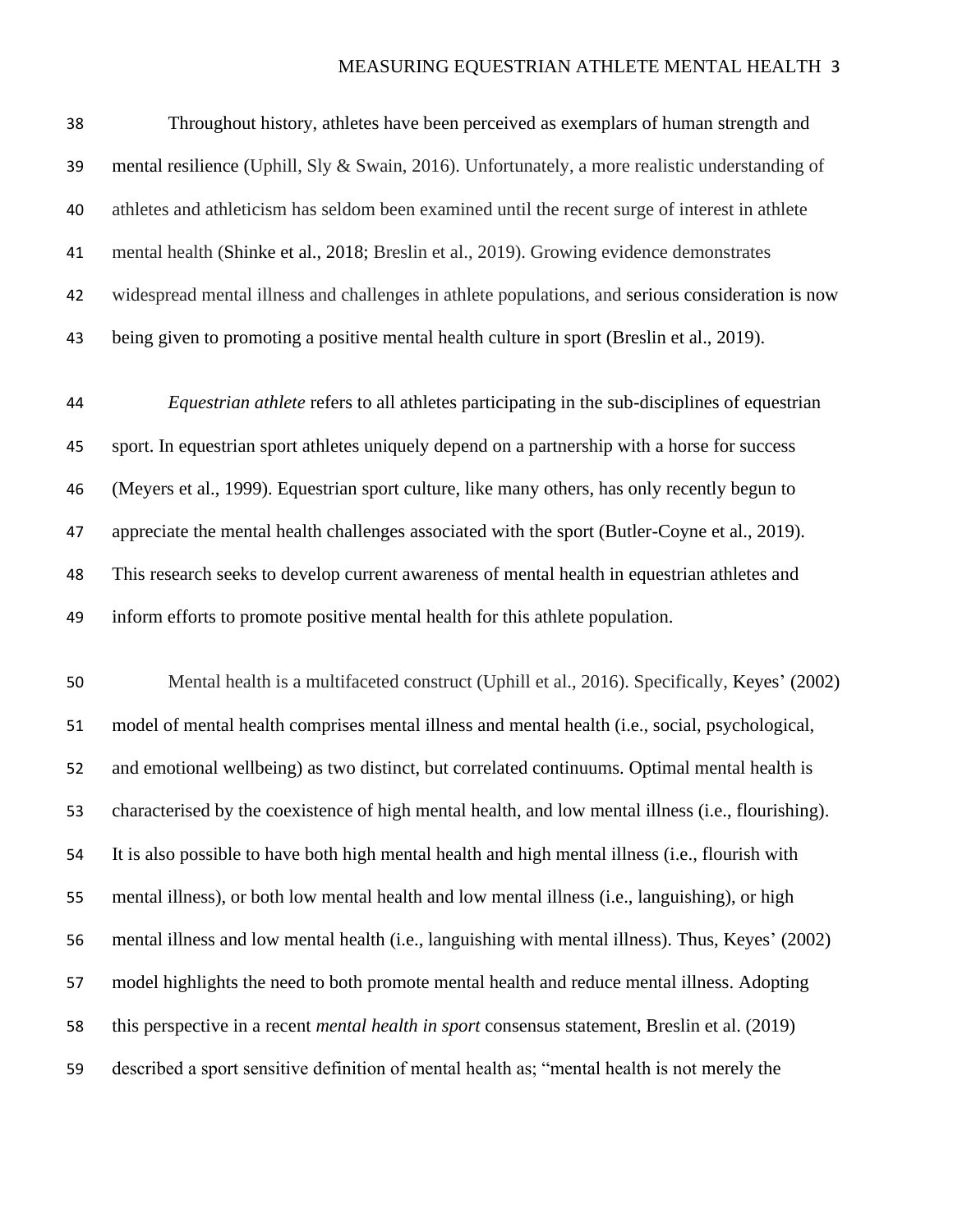absence of illness, but a state of wellbeing in which those involved in competitive sport realize their purpose and potential, can cope with competitive sport demands and normal life stressors, can work productively and fruitfully, can act autonomously according to their personal values, are able to make a contribution to their community and feel they can seek support when required" (p.4). Hence, supporting athlete mental health is crucial considering growing evidence that athletes can struggle with mental illness (Wolanin et al., 2015).

 Wellbeing is an individual's experience of social connectedness, personal competence and functioning, and overall satisfaction with their life (Silva et al., 2019). One should consider the potential negative impact of sport on wellbeing alongside the positive. Butler-Coyne et al. (2019) found that participation in equestrian sport negatively impacted equestrian athletes' wellbeing in several ways. Maintaining a 'sport-life' balance was particularly challenging due to high time demands for training and associated financial pressures. The risky nature of the sport influenced wellbeing via the perceived risk to the rider, and secondly through the psychological impact of horse injury and occasional mortality (Butler-Coyne et al., 2019. A perceived 'wellbeing imbalance' in the equestrian athlete may contribute to higher perceived pressure, negative thoughts and emotions, and inhibited performance (Butler-Coyne et al., 2019, p.7). Participants also perceived that involvement in equestrian sport enhanced their emotional resilience, through navigating the challenges of competitive equestrian sport and having to embrace adaptability in the face of these demands (Butler-Coyne et al., 2019). Resilience is the capacity to adapt successfully despite adversity and is considered a crucial element of an equestrian athlete's ability to persevere through the inherent risks and adversities in their sport (Lungano et al., 2019). Similar themes have been reported amongst jockeys. Despite significant rewards associated with professional horse racing, such as status and mastery, jockeys' wellbeing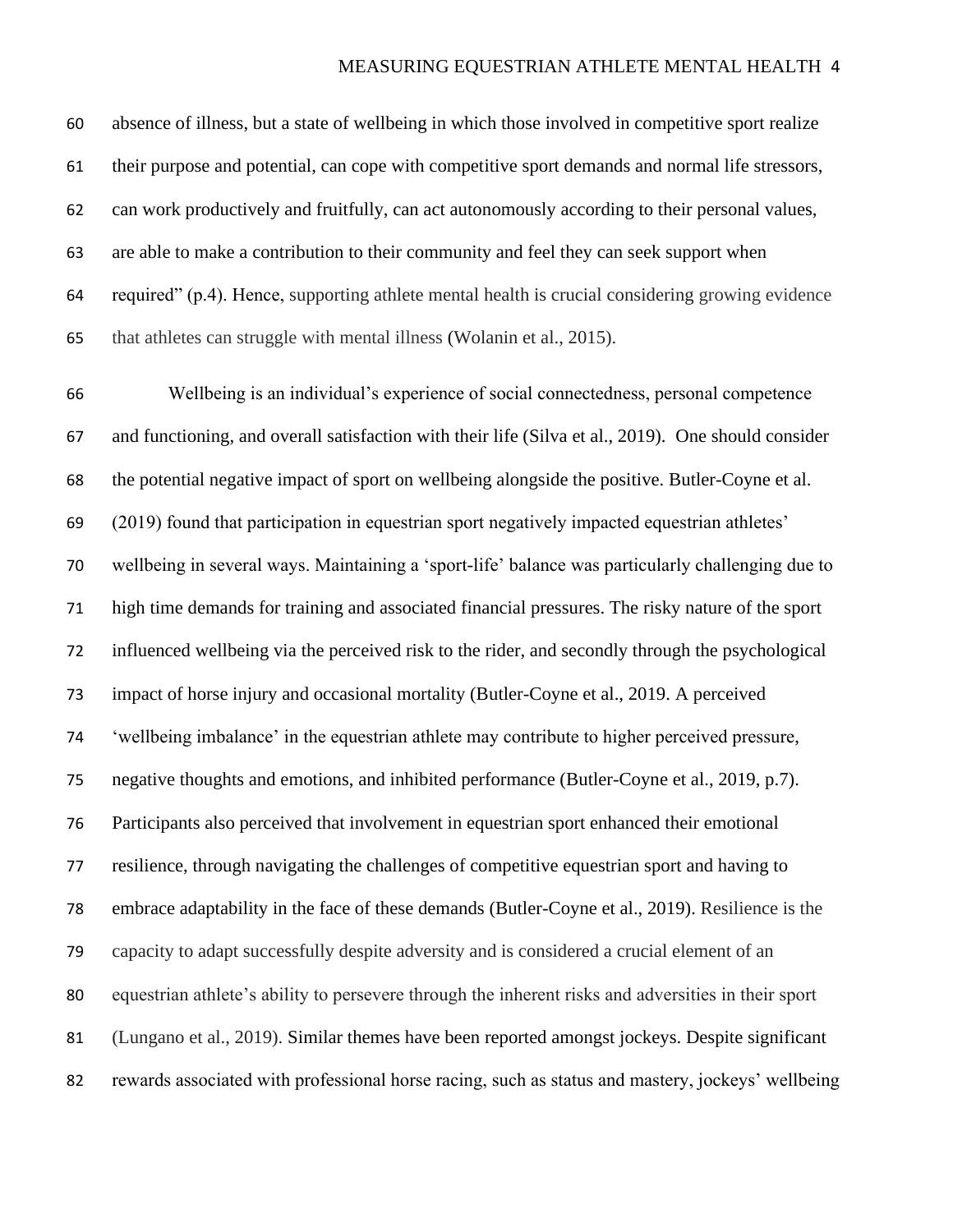| 83  | was negatively impacted by the extreme amounts of time and physical and cognitive demands of       |
|-----|----------------------------------------------------------------------------------------------------|
| 84  | the sport (Landolt et al., 2017). This reflect both a positive and negative impact on wellbeing    |
| 85  | from participation in equestrian sport.                                                            |
| 86  | Major Depression Disorder (MDD) is experienced by about 16% of the world's                         |
| 87  | population (Biesheuvel-Leliefeld, 2015). Individuals with MDD can spend as much as 21% of          |
| 88  | their lives in a depressive state characterised by low mood, feelings of hopelessness, low energy, |
| 89  | and negative thoughts (Biesheuvel-Leliefeld, 2015). Higher-than-average rates of MDD and           |
| 90  | depression symptoms in elite athlete groups have been reported compared to the general             |
| 91  | population (Beable et al., 2017).                                                                  |
|     | Sport related concussion is defined as "a traumatic brain injury induced by biomechanical          |
| 92  |                                                                                                    |
| 93  | forces" (McCrory et al., 2017, p.839). Concussion can be followed by a variety of symptoms         |
| 94  | such as: headache, dizziness, feeling foggy, memory problems, nausea, or throwing up (Kerr et      |
| 95  | al., 2012). Equestrian athletes may experience comparable or higher concussion rates to those in   |
| 96  | American Football, Hockey, and Rugby (Srinivasan et al., 2014; Kuhl et al., 2014). Research by     |
| 97  | O'Connor et al. (2018) reports that 32.4% amateur and 19.6% professional jockeys suspect they      |
| 98  | have had a concussion, and one in two jockeys would return to riding on the same day, even if      |
| 99  | they suspected a concussion.                                                                       |
|     |                                                                                                    |
| 100 | Kerr et al. (2014) found that athletes with one or more concussions could be 2.4 times             |
| 101 | more likely to experience symptoms of MDD than athletes with no history of concussion. In a        |
| 102 | systematic review of potential long-term effect of sport-related concussion, researchers           |

highlighted that although most athletes do not seem to suffer long-term consequences as a result

of their concussion history, a small percentage do seem to be at risk of depressive symptoms

and/or cognitive decline (Manley et al., 2017). Given the documented link between concussion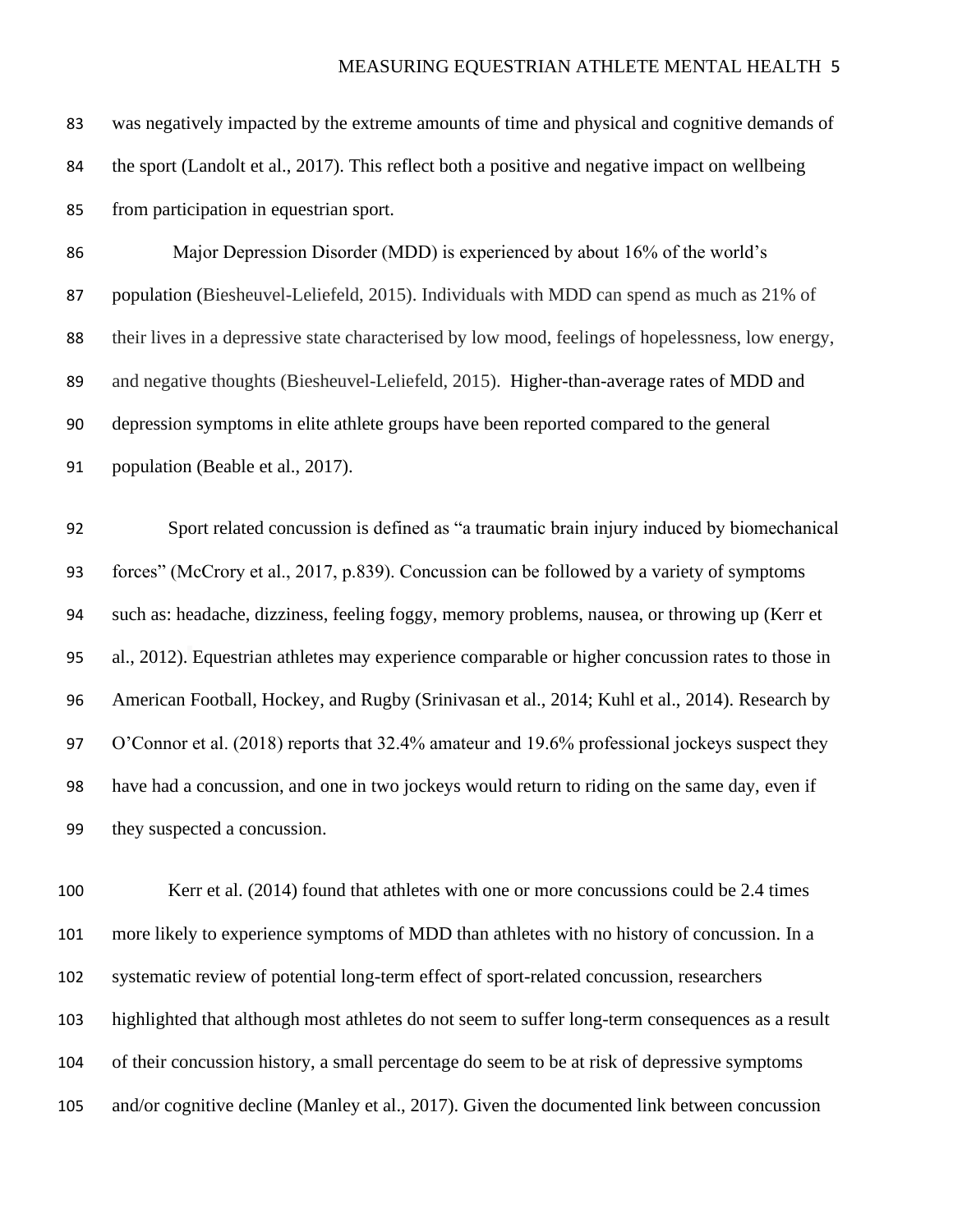and MDD rates in sport (McCrory et al., 2017; Didehbani et al., 2017; Rice et al., 2018), research is needed to establish evidence of this risk-factor for equestrian athletes. Dams-O'Connor et al. (2014) assert that self-report screening for concussion is the best method of estimating concussion incidence and prevalence, as it is common for concussions to result in mild symptoms and/or not be reported to medical professionals. This could be especially common in equestrian sport due to a culture of getting back on the horse quickly after a fall (O'Conner et al., 2020), which may discourage riders from acknowledging and reporting symptoms. Hence, the present study was a response to the limited research on mental health in equestrian sport. The main purpose was to assess levels of depression symptoms, wellbeing and trait resilience in equestrian athletes, both elite and non-elite, across five countries to develop a coherent and evidence-based view of the state of mental health in equestrian sport. Additionally, this study examined the relationship between self-reported concussion history and mental health outcomes.

#### **2. Materials and Methods**

**2.1 Design and Participants**

 540 participants took part. Data for 29 were removed as they were under 18. Statistical analysis was calculated on 511 participants (mean age = 39.42: SD = 14.08: female= 93.6%, male = 6.2%). Participant demographics are outlined in Table 1. All equestrian athletes from any category of equestrian sport were eligible to participate from Canada, Australia, United Kingdom (England, Scotland, Wales, Northern Ireland), Republic of Ireland and the United States of America. These five countries were chosen based on (1) a high level of equestrian sport participation, and (2) author connections in the equestrian industry which facilitated spreading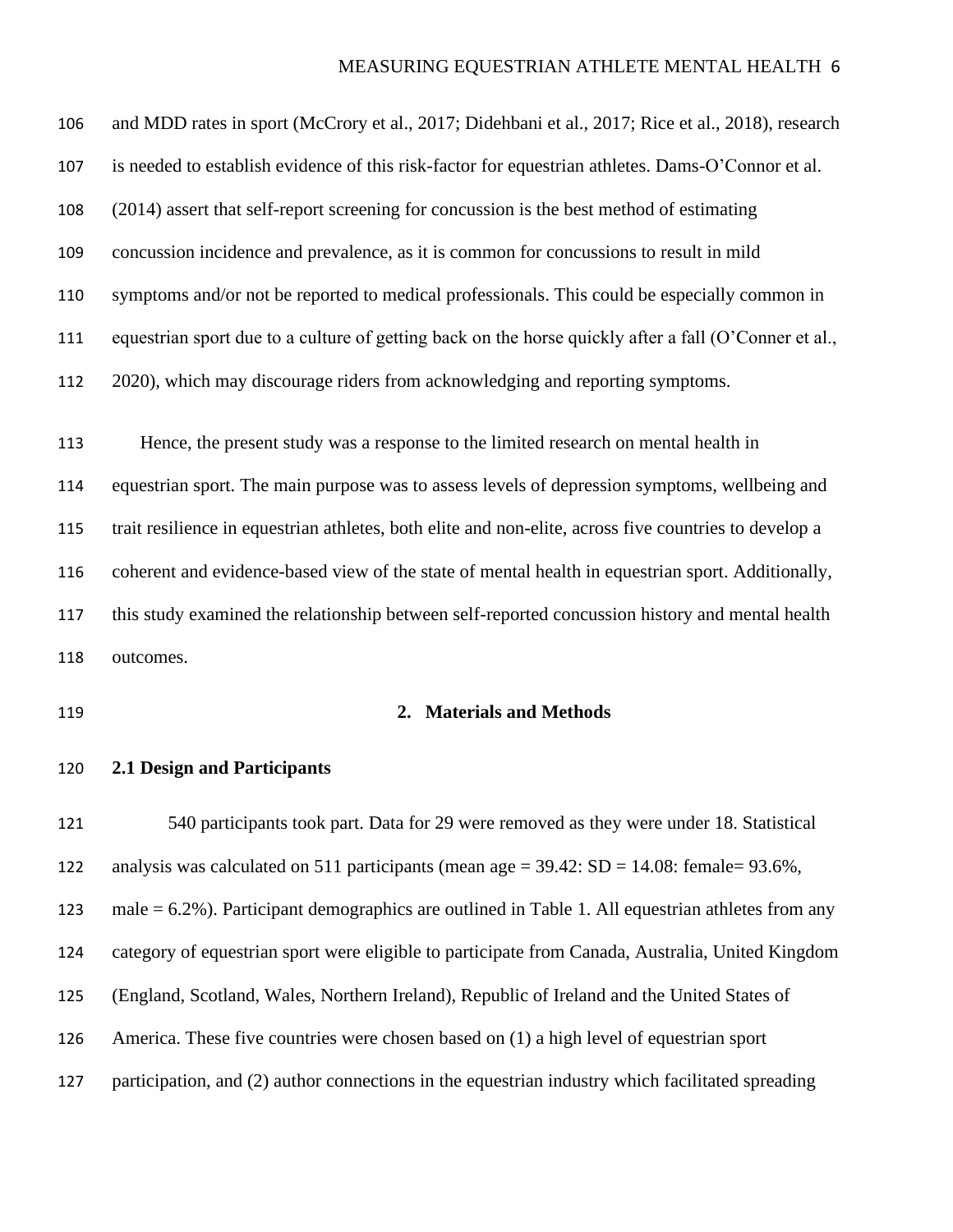knowledge of the study to equestrian athletes within those countries. Participants completed an online, anonymous, cross-sectional survey, which took approximately 10 minutes to complete via Survey Monkey (Survey Monkey Inc.)

#### **2.2 Procedures**

 Ethical approval was granted by Ulster University. Recruitment was achieved through equestrian sport organisations in U.K., Ireland, and Canada, as well as through Facebook, Twitter, and via professional riders in Australia, the USA, Ireland and Canada who promoted the survey link to their equestrian contacts. Participants were informed that they were participating in a study investigating mental health levels and the impact of concussion in equestrian athletes. Informed consent was obtained from all participants.

#### **2.3 Measures**

Depression, wellbeing, resilience, and concussion were assessed.

*2.3.1 Depression* 

 The Patient Health Questionnaire (PHQ-8) (Kroenke et al., 2009) uses 8 questions (e.g., 'Over the past two weeks how often have you been bothered by any of the following problems: Little interest or pleasure in doing things') Responses were measured on a 4-point scale (0-*not at all*, to 3-*nearly every day*). Consistent with scoring methodology indicating an 88% sensitivity and 88% specificity for classification of Major Depressive Disorder (MDD) (Kroenke et al., 2009;

146 Razykov et al., 2012), scores of  $\geq 10$  were used to classify the athletes with a clinically relevant

- diagnosis of MDD. The PHQ-8 has sound psychometric properties in clinical and non-clinical
- samples (Wu et al., 2019).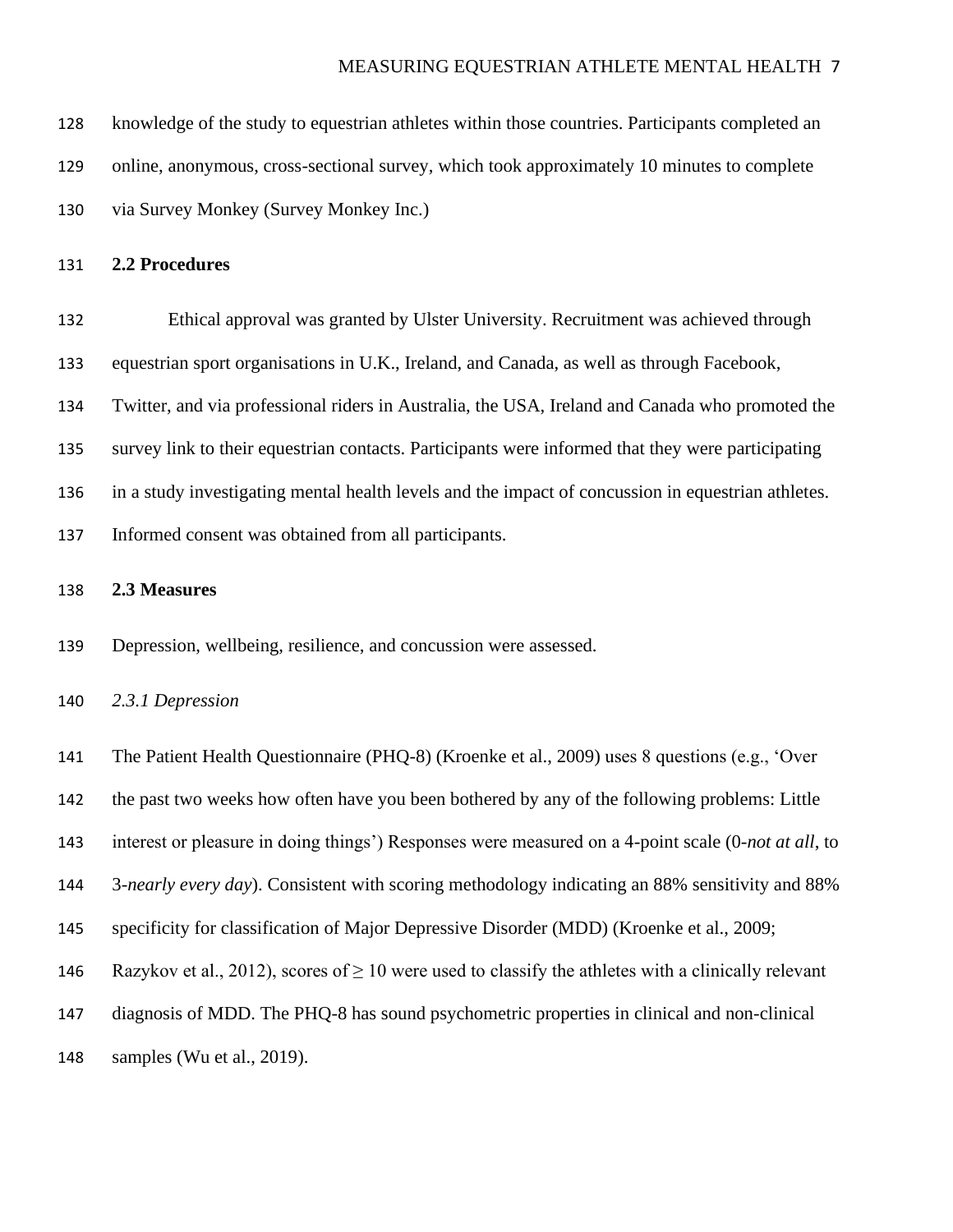*2.3.2 Wellbeing*

 The Mental Health Continuum Short Form (MHC-SF) (Lamers et al., 2011) is based on Keyes' (2002) two-continuum model, and evaluates emotional, psychological and social wellbeing through 14 questions e.g., How often over the past month did you feel that your life has a sense of direction or meaning to it?). Responses were measured on a 6-point Likert scale (0-*never* to 5- *ever day*), with all 14 questions being summed for a total score. This score can range from 0-70, with higher scores indicating higher wellbeing. The MHC-SF has good internal consistency 156 (Cronbach  $\alpha$  =>0.80, Lamers et al., 2011), and is valid for use with clinical and non-clinical populations (Ferentinos et al., 2019). *2.3.3 Resilience* The Brief Resilience Scale (BRS) (Smith et al., 2008) assesses the 'bounce-back-ability' to recover from health-related stress through six questions (e.g., I tend to bounce back quickly after hard times). Responses were made on a 5-point Likert scale (1-*strongly disagree* to 5- *strongly agree*). Scores range from 0-5, with 0-2.99 showing low resilience, 3.00 to 4.30 normal 163 resilience and 4.31-5.0 high resilience. The BRS has internal consistency (Cronbach  $\alpha = 0.80$ -

0.91) (Smith et al., 2008) and has demonstrated validity and reliability across cultures (de

Holanda Coelho et al., 2016).

*2.3.4 Concussion*

 Incidence of concussion was assessed using adapted questions from the General Health Survey administered to retired American Football players (Kerr et al., 2012). Questions were adapted to better simulate equestrian sport characteristics. Participants were provided with a concussion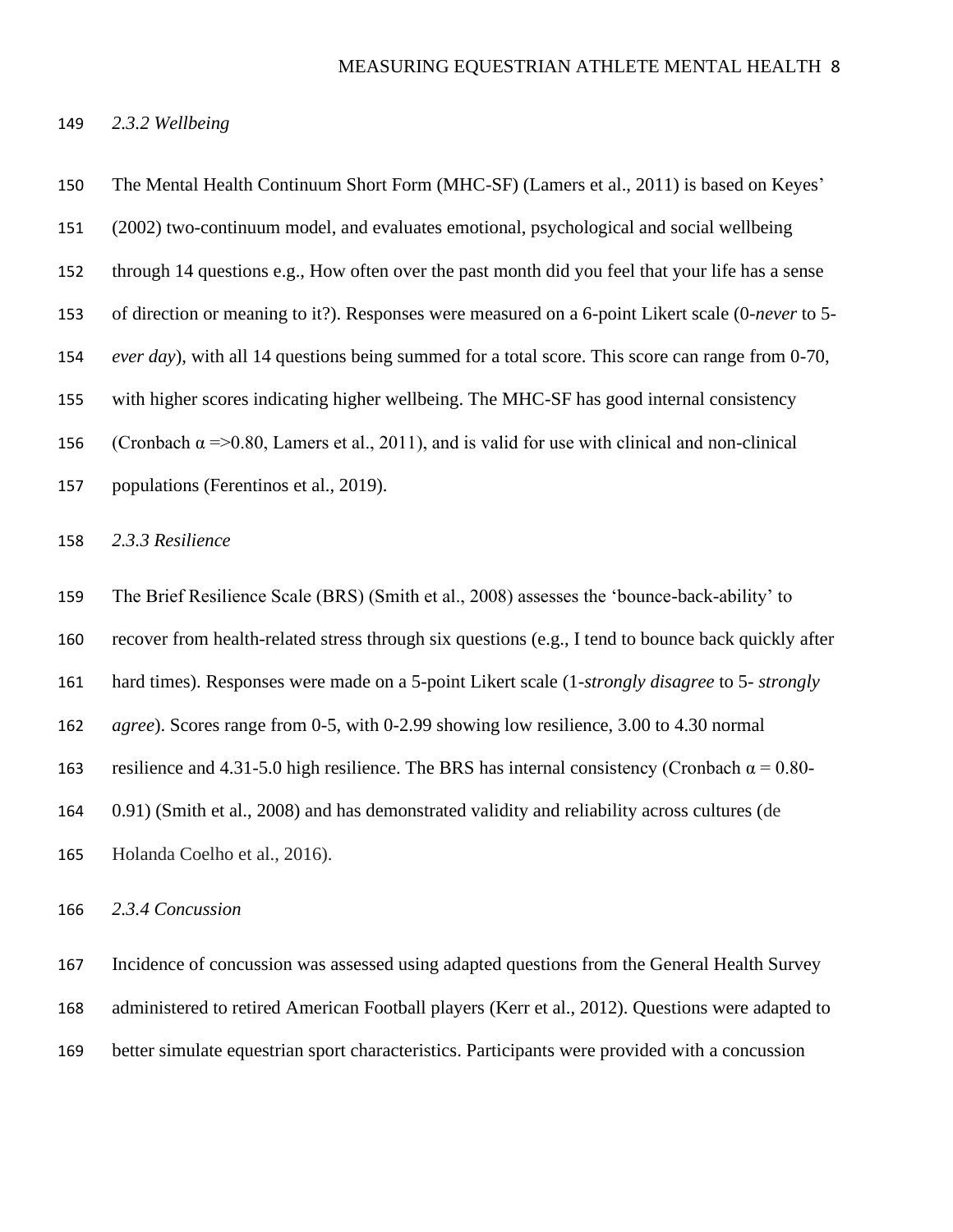- definition. A self-report style of assessment was chosen intentionally to obtain the most accurate estimation of concussion rates possible (Dams-O'Connor et al., 2014).
- *2.3.5 Statistical Analysis*

 Mean average scores and standard deviations as a measure of distribution or spread of 174 scores from the mean were calculated for the PHO-8, BRS, MHC-SF and concussion scores as a whole sample and by country. Separate one-way Analysis of Variance (ANOVA) with five levels (country) was calculated to determine statistical differences in mean scores between countries. Tukey's HSD Post-Hoc tests established which countries showed significant differences. Concussion scores were analyzed in three groups: (1) no concussions, (2) 1-5 concussions, (3) 6 or more concussions. Mean average scores and standard deviations of the PHQ-8, BRS and MHC-SF were calculated for the three concussion groups. Separate one-way Analysis of Variance (ANOVA) were calculated to determine statistical differences in mean 182 scores between concussion groups. Statistical significance was set at  $p \leq 0.05$ . Partial Eta Squared  $(\eta_p^2)$  values determined the strength of effects. All statistical analysis was calculated using the Statistical Package for Social Sciences (SPSS) Version 24.

#### **3. Results**

 The sample demographic scores for age, gender, years of experience in equestrian sport, country of origin and equestrian discipline are described in Table 1. Participant mean scores across measures are reported in Table 2. The mean depression scores was in the 'mild' range 189 (Kroenke et al., 2009). However, 27.1% of the sample reached the  $\geq 10$  cut off score for experiencing major depressive disorder (MDD). The mean score for participants above the cut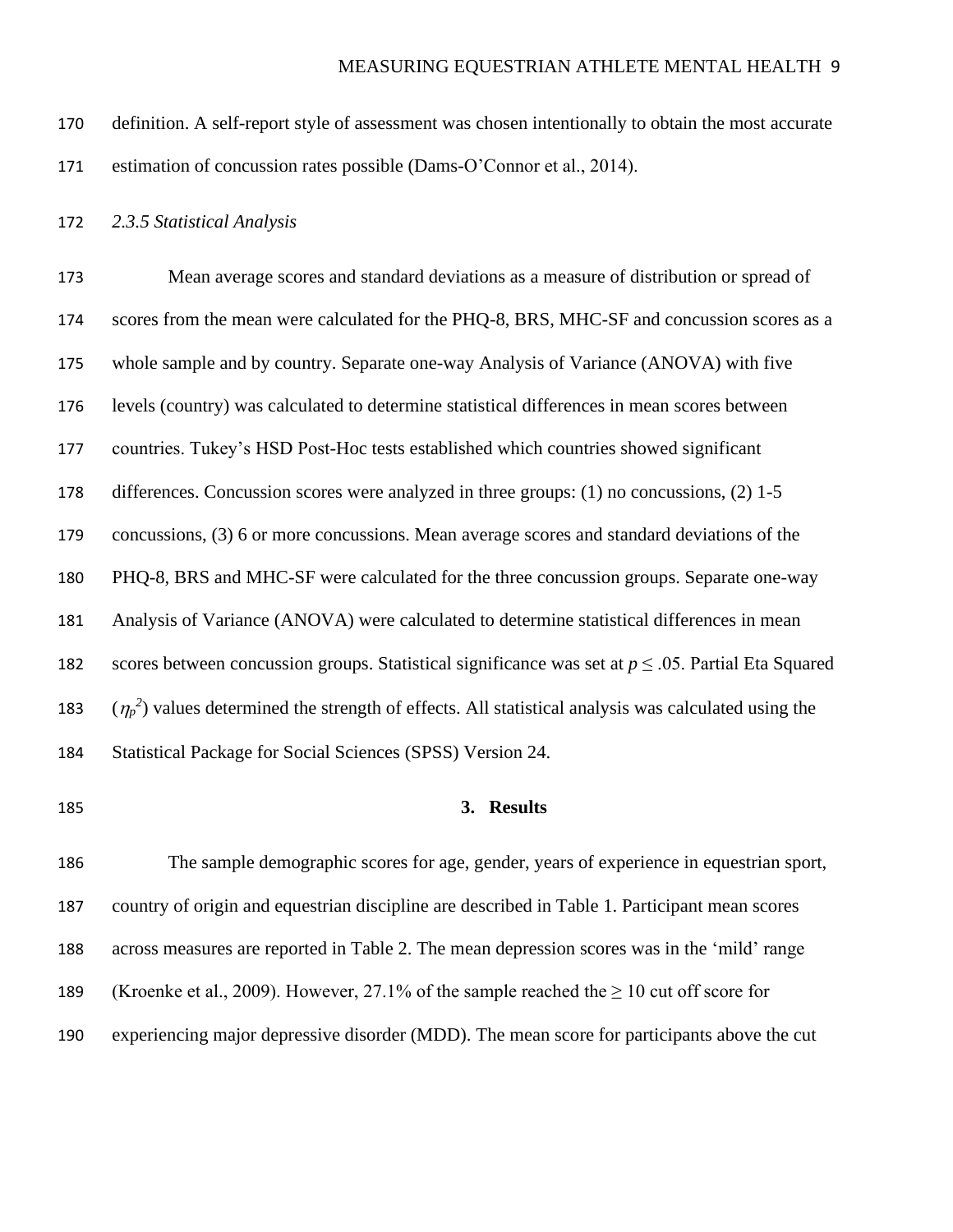191 off for MDD was  $M = 13.89$ . The mean score for participants below the cut off for MDD was M 192  $= 4.64$ .

193 The mean wellbeing score was categorized as moderate by the MHC-SF scoring system (Lamers 194 et al., 2011). Further, the mean resilience score is categorised as "normal resilience" by the BRS 195 scoring system (Smith et al., 2008).

 The mental health outcomes data consisting of the PHQ-8, MHC-SF and BRS were analysed by country. There was no significant difference in PHQ-8 scores between countries. 198 However, there were significant differences in MHC-SF scores between countries  $F(5, 495) =$  $5.265, p < .001$ , with a small-to-moderate effect size ( $\eta_p^2$  =0.05, Field, 2013). Tukey post-hoc test clarified this result, with Australia significantly higher than the UK (*p*= .001), Canada 201 significantly higher than the UK ( $p = .012$ ), the USA significantly higher than the UK ( $p = .026$ ) and Australia significantly higher than the Republic of Ireland (*p*= .008). There were significant differences in BRS scores between countries,  $F(5, 501) = 2.87$ ,  $p = .01$ .  $\eta_p^2 = 0.03$ . Tukey post hoc test clarified this result, with Australia scoring significantly higher than the Republic of Ireland  $(p=.007)$ .

206 PHQ\_8 scores were negatively correlated with BRS scores *F*(24,508) = 7.435, *p <.001*  207 with a medium effect size of  $\eta_p^2 = 0.26$ . PHQ\_8 scores were negatively correlated with MHC-SF scores  $F(61, 464) = 7.524$ ,  $p < .001$  with a large effect size of  $\eta_p^2 = .49$ .

 81.8% of the sample reported experiencing one or more concussions, 71.2% reported between 1 and 5, and 10.8% reported six or more. 50% of respondents returning to riding on the 211 same day as a suspected concussion occurred. The mental health scores consisting of the PHQ-8, MHC-SF and BRS were analyzed based on concussion history across three groups. Group one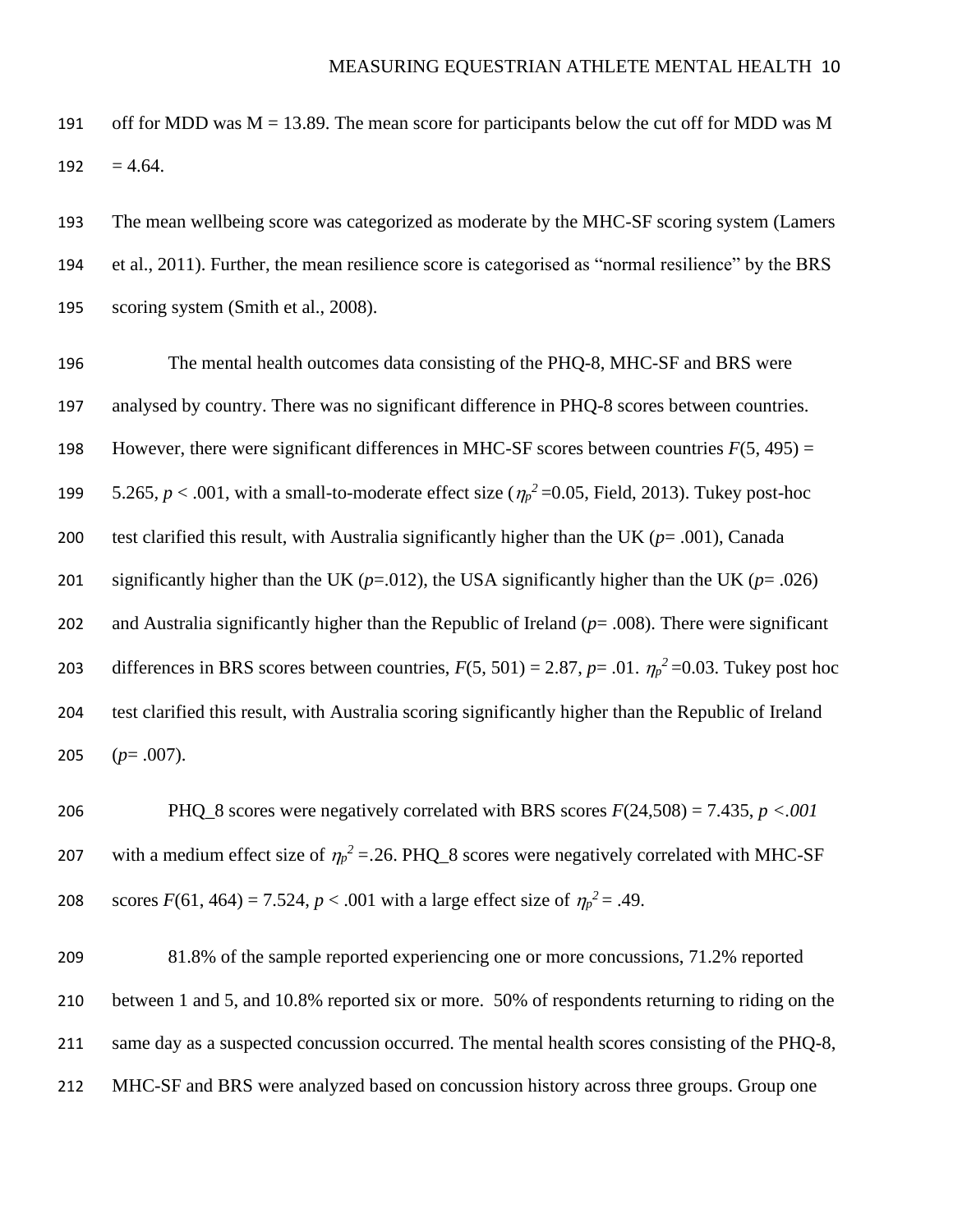| 214 | Group three had experienced six or more concussions.                                                  |
|-----|-------------------------------------------------------------------------------------------------------|
| 215 | There was a significant difference in PHQ-8 scores across three concussion groups, $F(2, 1)$          |
| 216 | $(519) = 8.03 p < .001$ . Tukey post hoc test determined that there was a significant difference      |
| 217 | between all three groups. Between group one and two $p = 0.02$ , between group one and three $p <$    |
| 218 | .001, and between group two and three $p = .03$ .                                                     |
| 219 | There was a significant difference in MHC-SF scores across three concussion groups, F                 |
| 220 | $(2, 486) = 5.05 p < .001$ . Tukey post hoc test clarified a significant difference between the first |
| 221 | and third group, $p < .001$ .                                                                         |
| 222 | There was no significant difference in BRS scores across the three concussion groups.                 |
| 223 | <b>Discussion</b>                                                                                     |
|     |                                                                                                       |
| 224 | We report depression, resilience, wellbeing, and concussion levels in equestrian athletes             |
| 225 | from five countries. Results suggest a relationship between the experience of concussion, with        |
| 226 | both depression and wellbeing scores. 27.1% of the sample classified as having scores at the          |
| 227 | level of major depressive disorder. This result supports previous studies assessing depression        |
| 228 | levels in equestrian athletes, specifically jockeys, which have found depression symptoms as          |
| 229 | high as 57% (Losty et al., 2018) and 35% (King et al., 2020). According to the current data,          |
| 230 | equestrian athletes, therefore, experience symptoms of depression at a rate slightly above that       |
| 231 | estimated in the general population, as has been found in other athlete groups (Beable et al.,        |
| 232 | 2017). These findings indicate a need to help equestrian athletes to prevent, manage, and treat       |

had experienced no concussion, while Group two had experienced one to five concussions.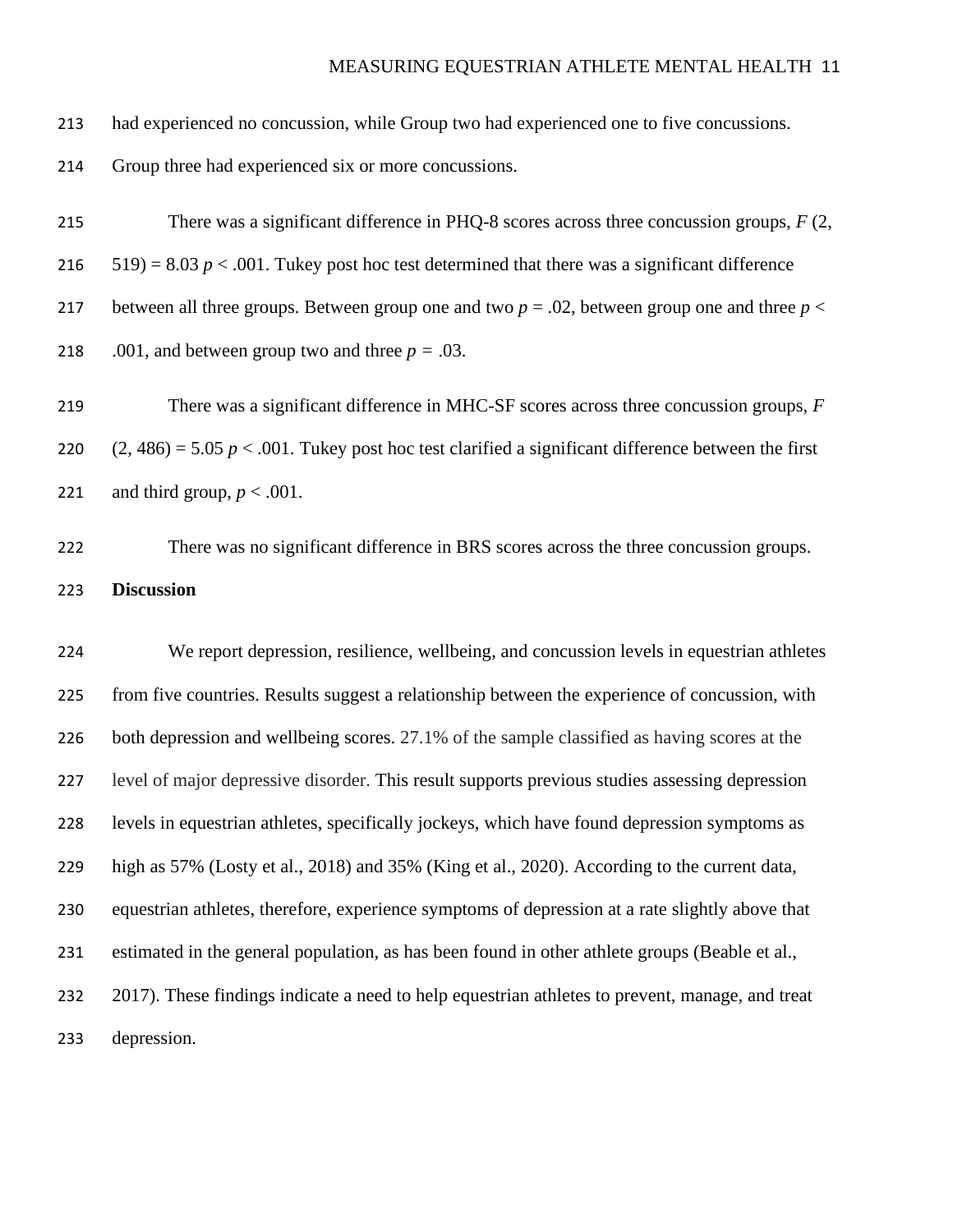Despite the possible mental health concerns demonstrated by high depression scores, the mean MHC-SF score indicated "moderate" wellbeing and the mean BRS score indicated "normal" levels of resilience according to established norms, which resonates with the views by Butler-Coyne et al., (2019) of the coexistence of the rewards of equestrianism on wellbeing, while the demands, stresses and risk of equestrian sport were high. These findings, and those of the current study, highlight the relevance of Keyes' (2002) two-continuum model of mental health and support the idea that equestrians may concurrently struggle with negative mental illness and experience positive mental health as a result of their sport.

 One of the novel contributions of the current survey to our understanding of equestrian athlete mental health and wellbeing was the international composition of the sample from five countries. However, it is important to highlight, effect size for the differences in scores between countries were small-to-moderate (i.e., 0.03 and 0.05 respectively). Australian participants scored highest in resilience and wellbeing and reported the lowest depression scores overall. Future research should explore why Australian equestrians seem to experience stronger overall mental health in comparison to other countries, we speculate that this maybe due to established mental health awareness programmes, but empirical evidence is required to support the legitimacy of this view.

#### **4.1 Clinical Implications**

 When designing interventions for equestrians it will be important to consider the interrelated continuums of mental health and mental illness in the equestrian athlete (Keyes, 2002). The growing body of research on equestrian athletes reflects a complex reality where equestrianism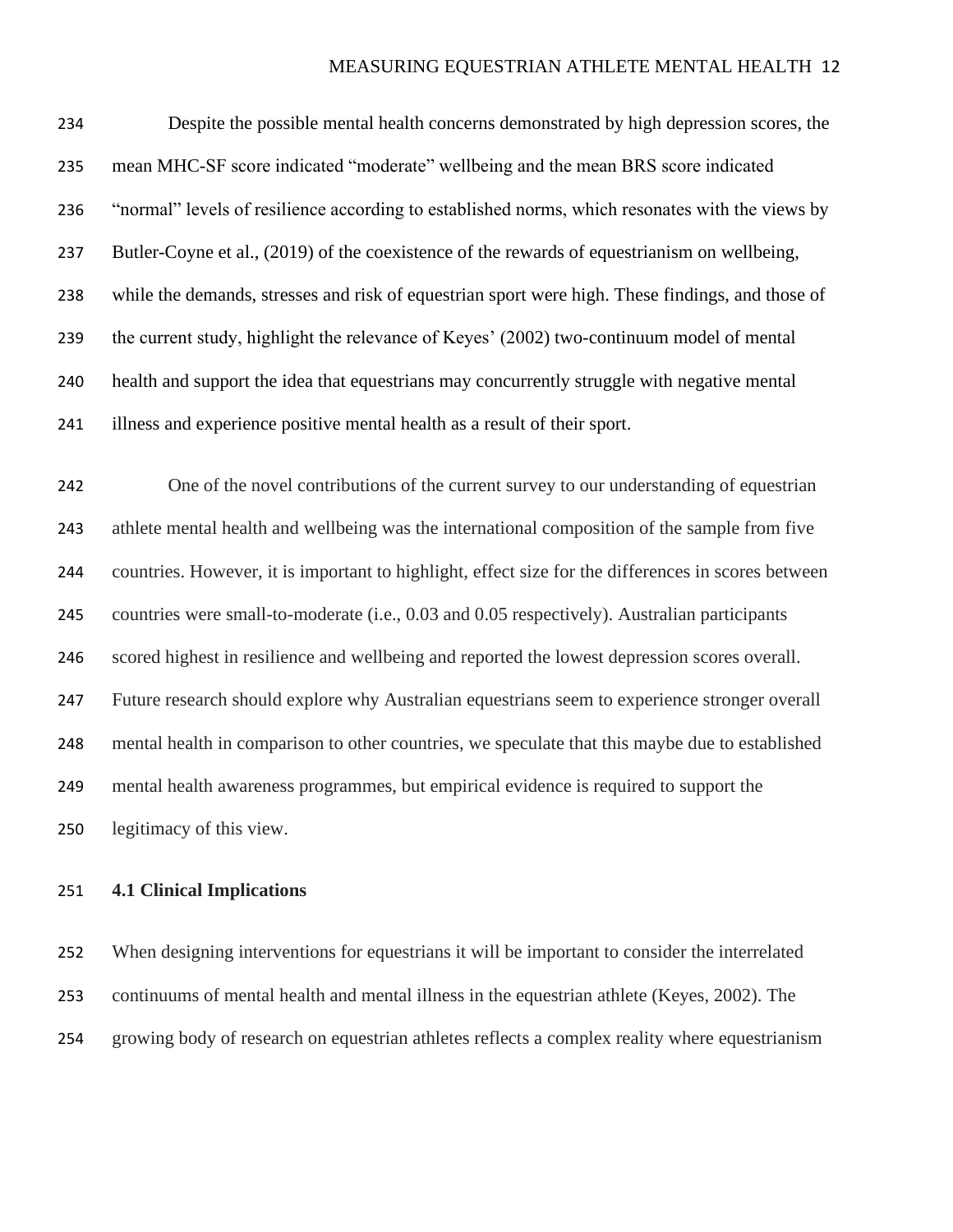- both helps and hinders wellbeing and may simultaneously contribute to mental illness (Butler-
- Coyne et al., 2019; Lungano et al., 2019; McGuane et al., 2018)
- **4.2 Concussion in Equestrian Sport**

 This study contributes evidence to the position that concussions are a common and significant risk factor to the physical and mental health of equestrian athletes. O'Connor et al. (2018) found that 14.81% of injuries sustained by jockeys in point to point racing between 2007 and 2015 were concussions (45.09% were soft tissue and 38.55% were fractures). In the current study, 82% of participants had experienced at least one concussion, compared to 38.8% of 797 former collegiate athletes in a study of self-reported concussion history and mental health (Kerr et al*.,* 2014). The high frequency of concussion in equestrian sport is concerning, especially as the results of this study support previous findings which have linked increased concussion rates with an increased risk of depression (Didehbani et al., 2017; Rice et al., 2018). This high incidence of concussion may be influenced by the large proportion of amateur/leisure riders in our sample. O'Connor et al. (2018) reported that amateur jockeys experience more falls and injuries than professional jockeys. It is reasonable that a similar effect may exist in other subdisciplines within equestrian sport.

 Previous research has suggested that concussion negatively impacts athlete wellbeing due to an experience of increased anxiety and stress for the athlete post-concussion (McGannon et al., 2013). Research has also reported that loss of identity, pressure to heal quickly, and a lack of perceived social support all negatively impact athlete wellbeing post concussion (Caron et al., 2020).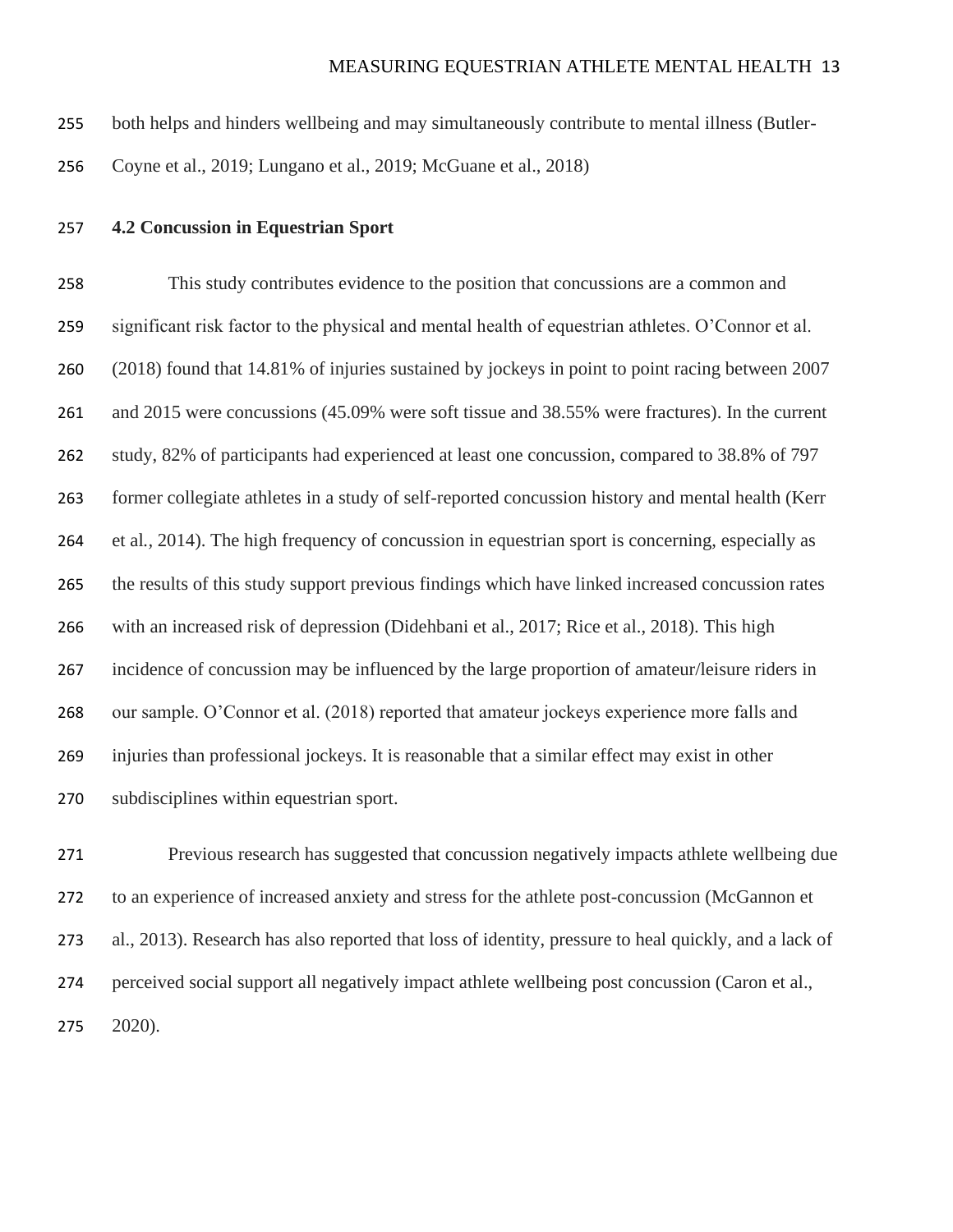Overall, the concerning links between concussion history and depression, and wellbeing warrant further investigation into reducing concussion levels in equestrian sport and should encourage equestrian sport organizations to implement and/or increase the availability and scope of concussion education in order to encourage safe practice (e.g., helmet use) while riding and handling horses.

#### **4.3 Limitations**

 Despite the novel contributions of this study, including the assessment of a theoretically informed mental health model (Keyes, 2002) using validated psychometric measures, and recruitment of a large international sample of equestrian athletes, there were limitations. The cross-sectional research design limits the ability to draw causal inferences. The self-reporting, rather than direct medical diagnosis of depression and concussion by a medical professional requires a degree of caution. The self-report concussion measure leaves much interpretation to the participant, which may have impacted the results. Although five countries were sampled, gender, sport type and response rates may have been influenced by respondents' interest, perceptions, and experience of mental health and concussion. Varying sample sizes from 291 different countries may limit the conclusions drawn from comparisons between these groups. A predominantly female sample may contribute bias to the results and indicates a lack of male participation. Lastly, a lack of information of the timeframe of concussions experienced prevents a deeper understanding of any possible relationships between concussion, depression, and wellbeing.

#### **4. Conclusion**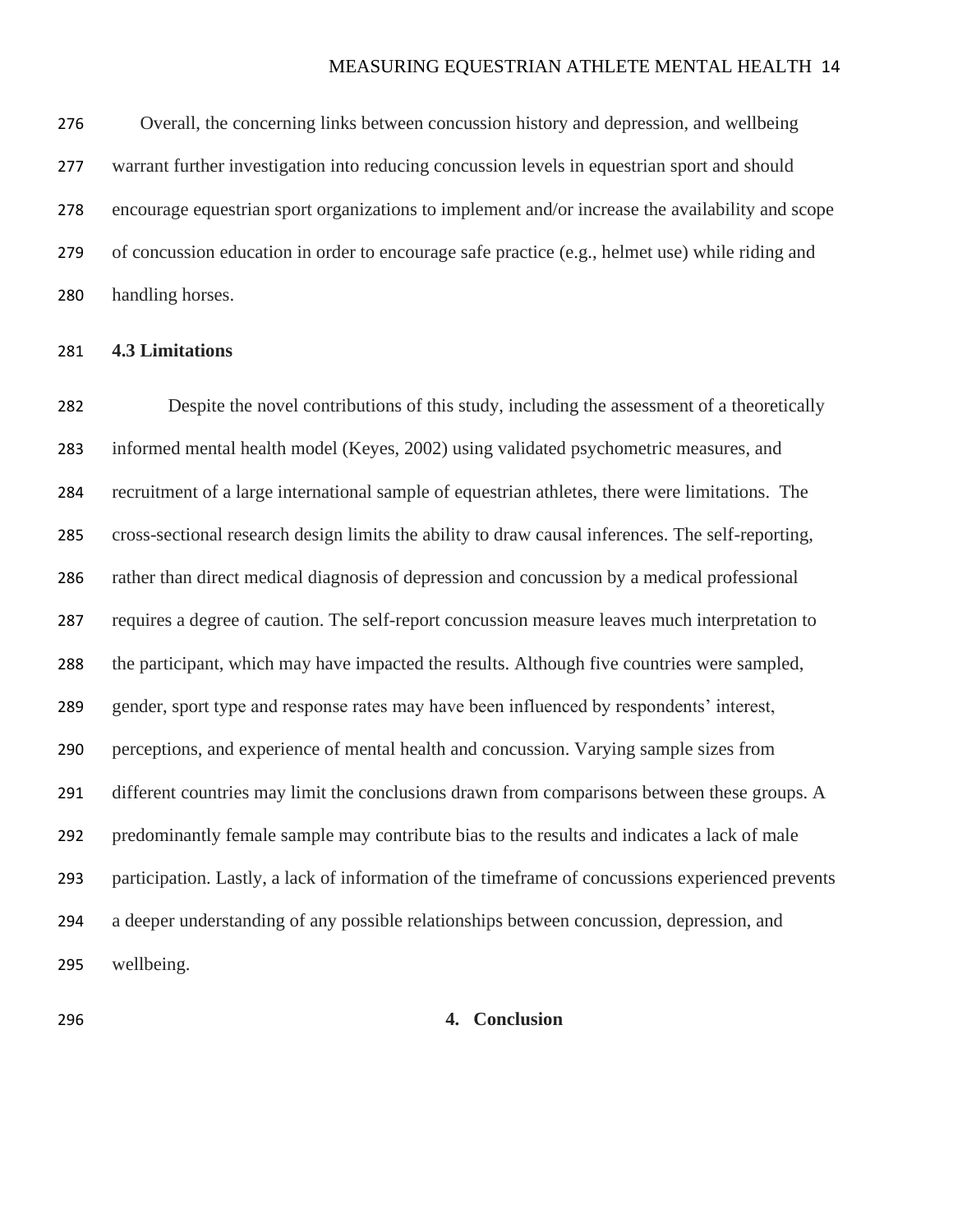Our study found that 27.10 % of a large international equestrian athlete sample reached clinically defined cut-offs for MDD (American Psychiatric Association, 2013), despite the sample demonstrating average/normal wellbeing and resilience. Results are similar to those found in other athlete populations (Beable et al., 2017) and consistent with Keyes' (2002) model of mental health. Results suggest that, despite presenting with moderate levels of mental health (i.e., wellbeing, resilience) equestrian athletes concomitantly experience levels of depression symptoms, that are slightly higher than the general population (Beable et al., 2017), and are at the higher range of mental illness as reported in previous studies. There is potential for improvement in equestrian athlete mental health and reduction of ill-being. Therefore, future research should consider the interaction of mental health factors (i.e., social, psychological and emotional) and how all three could be enhanced through evidence-based mental health interventions (e.g., mindfulness, awareness raising). Our findings also indicated that athletes who have experienced one or more concussions, have higher depression scores and lower wellbeing scores than those athletes who have experienced no concussion. Further research with controlled experimental designs is needed to determine potential causal links and underlying mechanisms between concussion and mental health outcomes. Finally, we recommend that equestrian sporting bodies urgently need health and safety provisions to reduce concussion prevalence in equestrian athletes, such a delaying the return to riding after suspected concussion. Ultimately, this research joins a growing body of evidence (e.g., Beable et al., 2017; McGuane et al., 2018; Losty et al., 2018; Butler-Coyne et al., 2019; King et al., 2020) outlining ethical considerations and risk factors for mental health in equestrian sports, wherein athletes could benefit from evidence-based mental health awareness and self management interventions, specifically those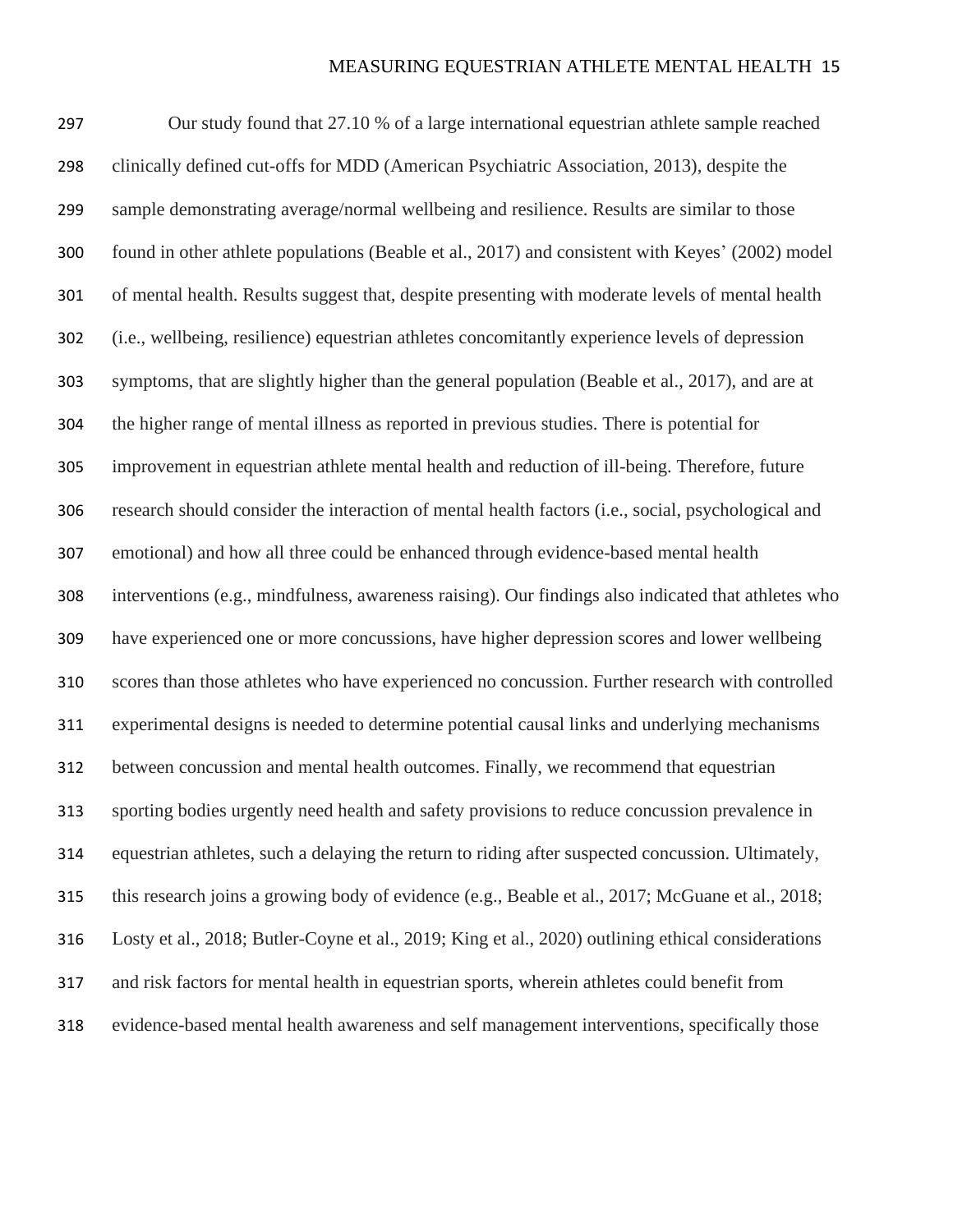- targeting depression, and provisions to provide additional rider safety for the prevention of
- concussion.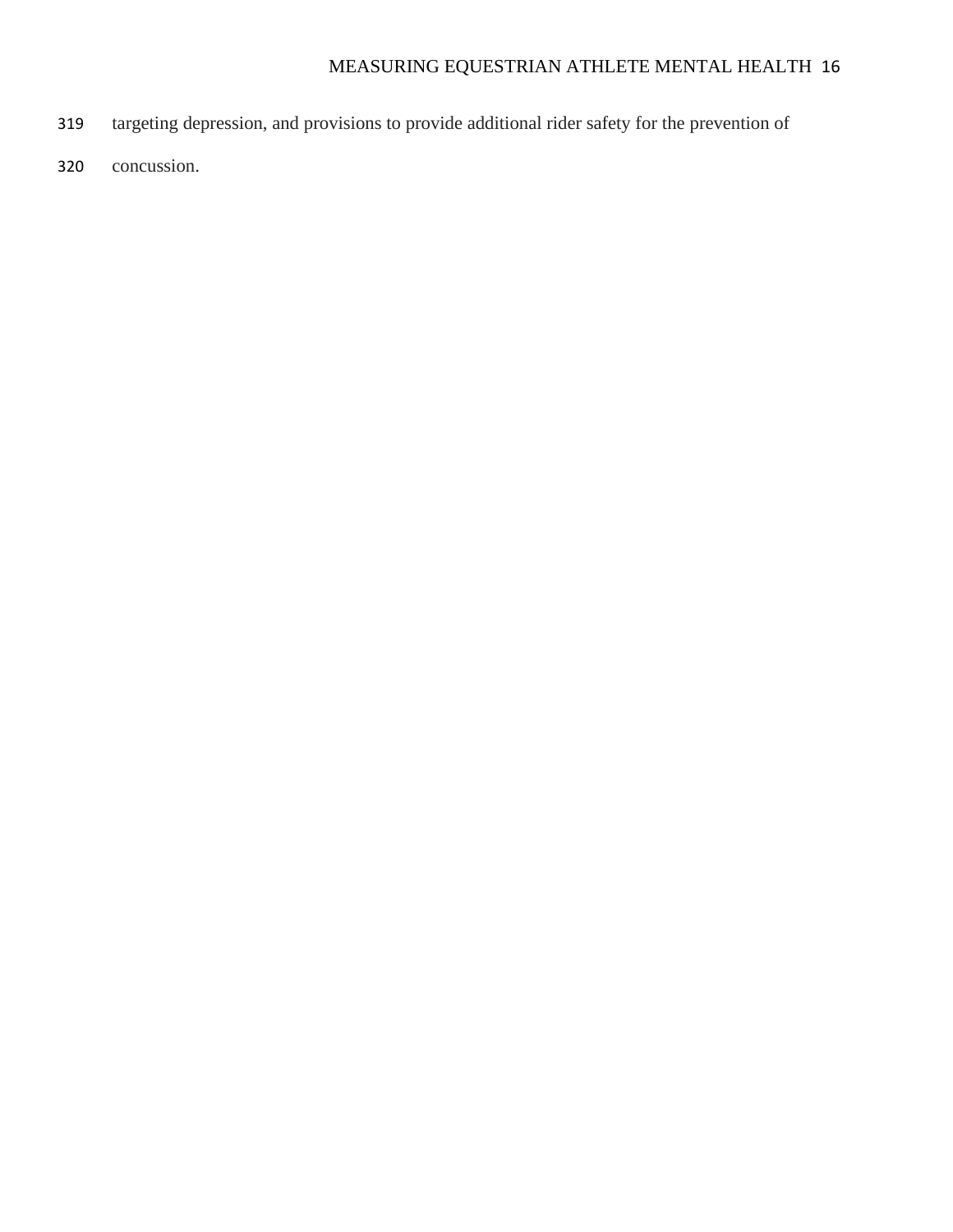#### **References**

- American Psychiatric Association. (2013). *Diagnostic and statistical manual of mental disorders* (5<sup>th</sup>) Ed.). Washington, DC: Author.
- Beable, S., Fulcher, M., Lee, A. C., & Hamilton, B. (2017). SHARP Sports mental health awareness research project: Prevalence and risk factors of depressive symptoms and life stress in elite athletes. *Journal of Science and Medicine in Sport*, *20*(12), 1047-1052.
- Biesheuvel-Leliefeld, K. E., Kok, G. D., Bockting, C. L., Cuijpers, P., Hollon, S. D., van Marwijk, H. W., & Smit, F. (2015). Effectiveness of psychological interventions in preventing recurrence of depressive disorder: Meta-analysis and meta-regression. *Journal of Affective Disorders*, *174*, 400-410.
- Breslin, G., Smith, A., Donohue, B., Donnelly, P., Shannon, S., Haughey, T. J., ... & Rogers, T. (2019). International consensus statement on the psychosocial and policy-related approaches to mental health awareness programmes in sport. *BMJ Open Sport & Exercise Medicine*, *5*(1), e000585.
- Butler-Coyne, H., Shanmuganathan-Felton, V., & Taylor, J. (2019). Mental health in equestrian sport. *Journal of Clinical Sport Psychology*, *13*(3), 405-420.
- Caron, J. G., Benson, A. J., Steins, R., McKenzie, L., & Bruner, M. W. (2020). The social dynamics involved in recovery and return to sport following a sport-related concussion: A study of three athlete-teammate-coach triads. *Psychology of Sport and Exercise*. https://doi.org/10.1016/j.psychsport.2020.101824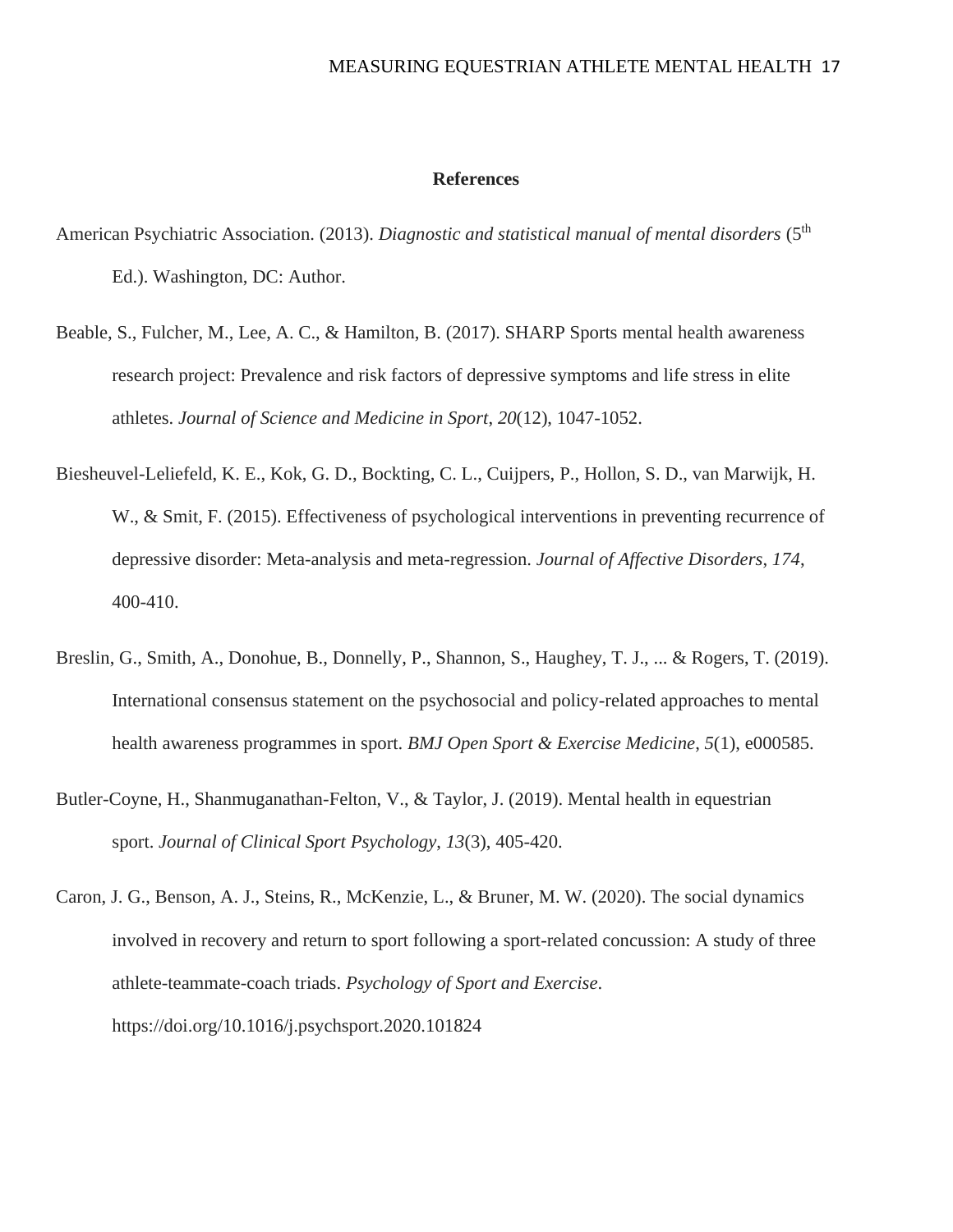- Dams-O'Connor, K., Cantor, J. B., Brown, M., Dijkers, M. P., Spielman, L. A., & Gordon, W. A. (2014). Screening for traumatic brain injury: findings and public health implications. *The Journal of Head Trauma Rehabilitation*, *29*(6), 479.
- de Holanda Coelho, G. L., Hanel, P. H., Medeiros Cavalcanti, T., Teixeira Rezende, A., & Veloso Gouveia, V. (2016). Brief Resilience Scale: Testing its factorial structure and invariance in Brazil. *Universitas Psychologica*, *15*(2), 397-408.
- Didehbani, N., Wilmoth, K., Fields, L., LoBue, C., Strain, J., Spence, J., ... & Hart, J. (2017). Reliability of self-reported concussion history in retired NFL players. *Annals of Sports Medicine and Research*, *4*, 1115.
- Ferentinos, P., Yotsidi, V., Porichi, E., Douzenis, A., Papageorgiou, C., & Stalikas, A. (2019). Well‐ being in patients with affective disorders compared to nonclinical participants: A Multi-Model evaluation of the mental health continuum‐short form. *Journal of Clinical Psychology, 75*(9), 1585-1612
- Field, A. (2013). *Discovering statistics using IBM SPSS statistics*. Sage.
- Gavrilova, Y., & Donohue, B. (2018). Sport-specific mental health interventions in athletes: A call for optimization models sensitive to sport culture. *Journal of Sport Behavior*, *41*(3), 283.
- Keyes, C. L. (2002). The mental health continuum: From languishing to flourishing in life. *Journal of Health and Social Behavior*, *43*(2), 207-222.
- Kerr, Z. Y., Marshall, S. W., & Guskiewicz, K. M. (2012). Reliability of concussion history in former professional football players. *Medicine and Science in Sports and Exercise*, *44*(3), 377-382.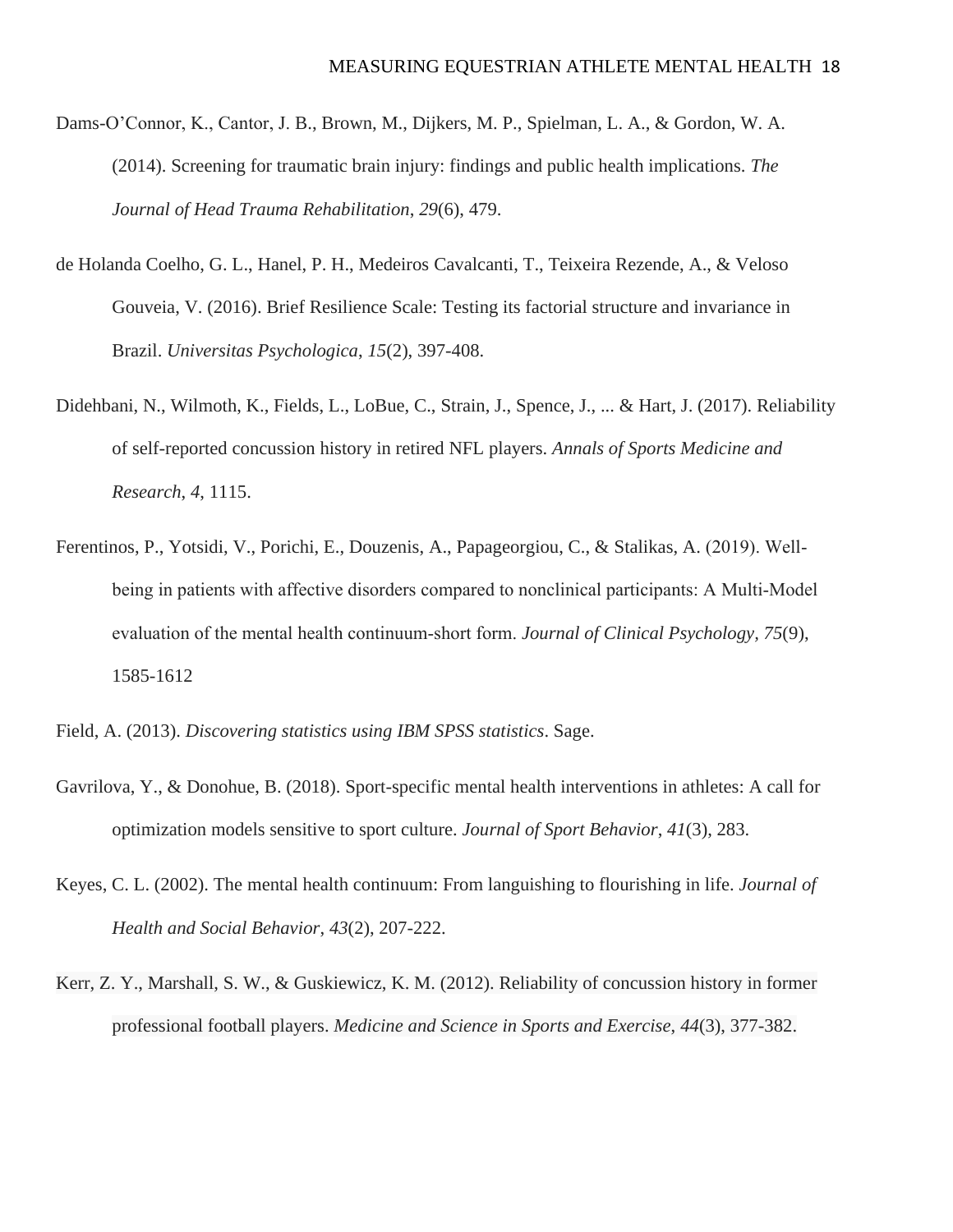- Kerr, Z. Y., Evenson, K. R., Rosamond, W. D., Mihalik, J. P., Guskiewicz, K. M., & Marshall, S. W. (2014). Association between concussion and mental health in former collegiate athletes. *Injury Epidemiology*, *1*(1), 28.
- King, L., Cullen, S. J., O'Connor, S., McGoldrick, A., Pugh, J., Warrington, G., ... & Losty, C. (2020). Common mental disorders among Irish jockeys: prevalence and risk factors. *The Physician and Sportsmedicine*. DOI: [10.1080/00913847.2020.1808435](https://doi.org/10.1080/00913847.2020.1808435)
- Kroenke, K., Strine, T. W., Spitzer, R. L., Williams, J. B., Berry, J. T., & Mokdad, A. H. (2009). The PHQ-8 as a measure of current depression in the general population. *Journal of Affective Disorders*, *114*(1-3), 163-173.
- Kuhl, H. N., Ritchie, D., Taveira-Dick, A. C., Hoefling, K. A., & Russo, S. A. (2014). Concussion history and knowledge base in competitive equestrian athletes. *Sports Health*, *6*(2), 136-138.
- Lamers, S. M., Westerhof, G. J., Bohlmeijer, E. T., ten Klooster, P. M., & Keyes, C. L. (2011). Evaluating the psychometric properties of the mental health continuum‐short form (MHC‐ SF). *Journal of Clinical Psychology*, *67*(1), 99-110.
- Landolt, K., O'Halloran, P., Hale, M. W., Horan, B., Kinsella, G., Kingsley, M., & Wright, B. J. (2017). Identifying the sources of stress and rewards in a group of Australian apprentice jockeys. *Qualitative Research in Sport, Exercise and Health*, *9*(5), 583-599.
- Losty, C., Warrington, G., McGoldrick, A., Murphy, C., Burrows, E., & Cullen, S.J. (2018). Mental health and wellbeing of jockeys. *Journal of Human Sport and Exercise*, in press. doi: <https://doi.org/10.14198/jhse.2019.141.12>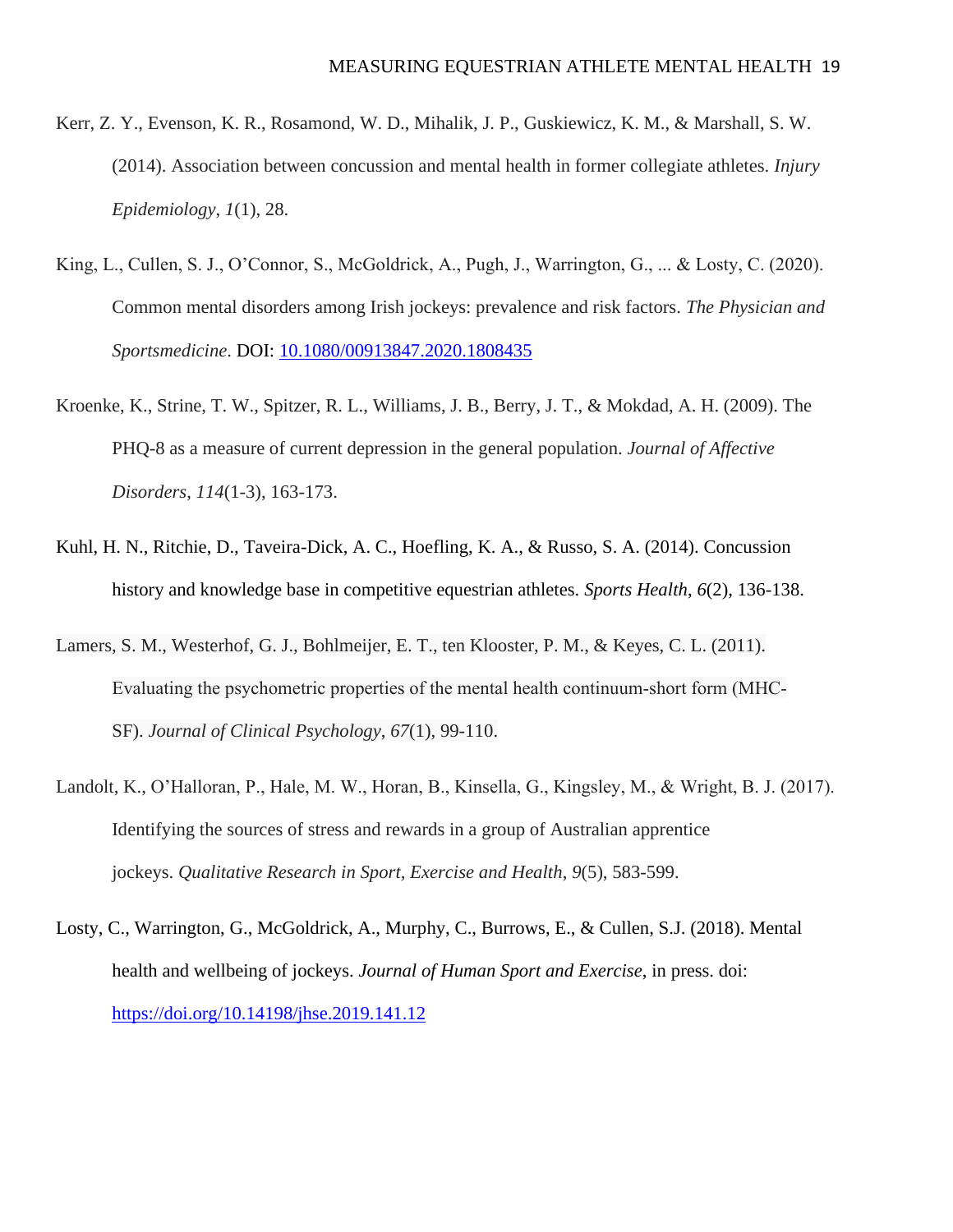- Lungano, H. M., Lancaster, B. E., & Wolframm, I. (2019). Relationship between performance strategies, resilience qualities, riding experience and competitive performance of show jumping riders. *Comparative Exercise Physiology*, *15*(1), 69-76.
- Manley, G., Gardner, A. J., Schneider, K. J., Guskiewicz, K. M., Bailes, J., Cantu, R. C., ... & Dvořák, J. (2017). A systematic review of potential long-term effects of sport-related concussion. *British Journal of Sports Medicine*, *51*(12), 969-977.
- McCrory, P., Meeuwisse, W., Dvorak, J., Aubry, M., Bailes, J., Broglio, S., ... & Davis, G. A. (2017). Consensus statement on concussion in sport—the 5th international conference on concussion in sport held in Berlin, October 2016. *British Journal of Sports Medicine*, *51*(11), 838-847.
- McGannon, K. R., Cunningham, S. M., & Schinke, R. J. (2013). Understanding concussion in sociocultural context: A media analysis of a National Hockey League star's concussion. *Psychology of Sport and Exercise*, *14*(6), 891-899.
- McGuane, T., Shannon, S., Sharp, L. A., Dempster, M., & Breslin, G. (2018). You wanna ride then you waste: The psychological impact of wasting in national hunt jockeys. *The Sport Psychologist, 33*(2), 1-27.
- Meyers, M.C., and Bourgeois, A.E., LeUnes, A., & Murray, N.G. (1999). Mood and psychological skills of elite and sub-elite equestrian athletes. *Journal of Sport Behaviour, 22*(3), 399.
- O'Connor, S., Warrington, G., O'Brien, S., McDermott, E., McGoldrick, A., Pugh, J., & Cullen, S. (2020). Injuries outside of horseracing: is it time to focus on injury prevention of jockeys outside of races? *The Physician and Sportsmedicine*, 1-6.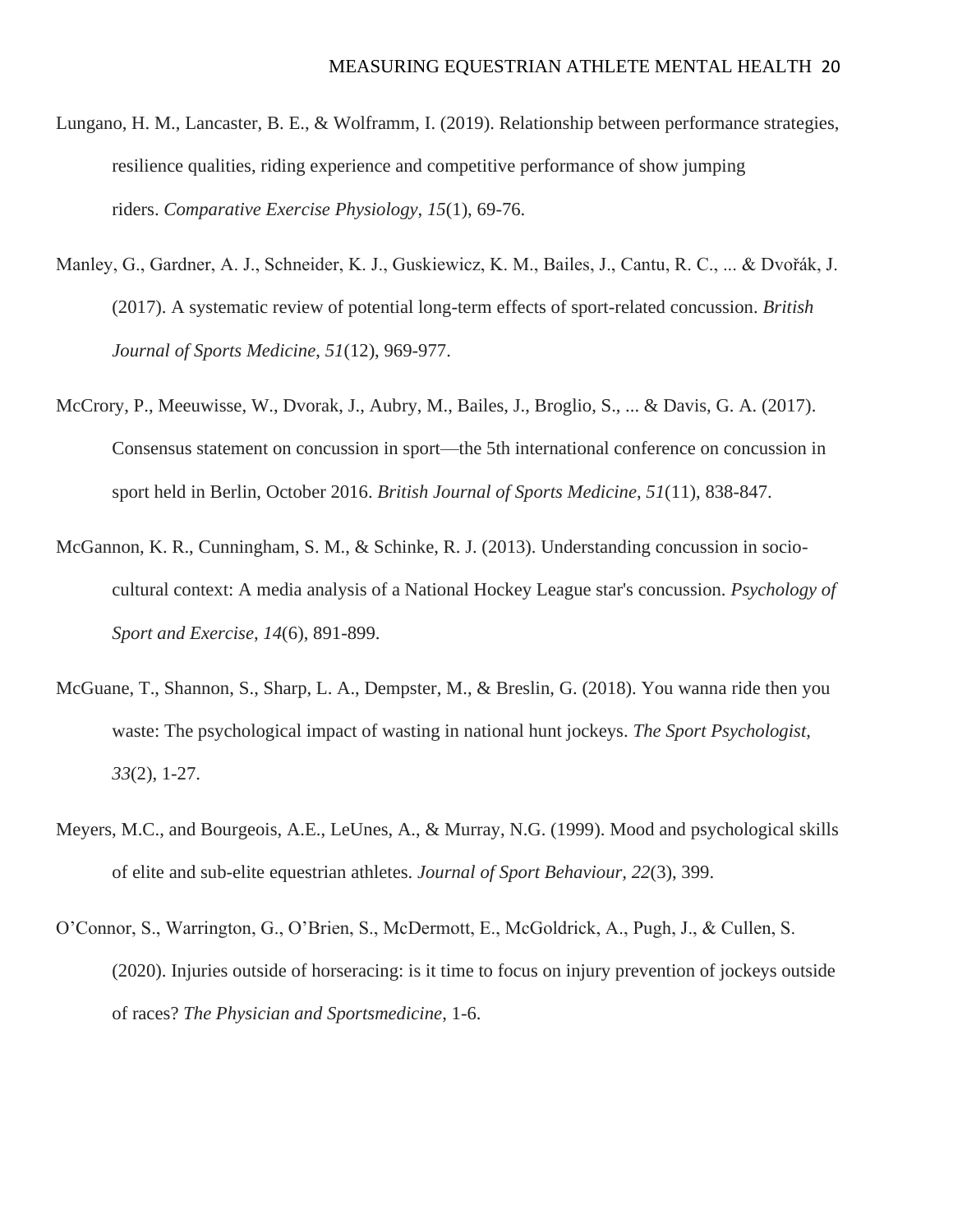- O'Connor, S., Warrington, G., Whelan, G., McGoldrick, A., & Cullen, S. (2018). Concussion history, reporting behaviors, attitudes, and knowledge in jockeys. *Clinical Journal of Sport Medicine: Official Journal of the Canadian Academy of Sport Medicine*. doi:10.1097/JSM.0000000000000658
- Razykov, I., Ziegelstein, R. C., Whooley, M. A., & Thombs, B. D. (2012). The PHQ-9 versus the PHQ-8—is item 9 useful for assessing suicide risk in coronary artery disease patients? Data from the Heart and Soul Study. *Journal of Psychosomatic Research*, *73*(3), 163-168.
- Rice, S. M., Parker, A. G., Rosenbaum, S., Bailey, A., Mawren, D., & Purcell, R. (2018). Sport-related concussion and mental health outcomes in elite athletes: A systematic review. *Sports Medicine*, *48*(2), 447-465.
- Schinke, R. J., Stambulova, N. B., Si, G., & Moore, Z. (2018). International society of sport psychology position stand: Athletes' mental health, performance, and development. *International Journal of Sport and Exercise Psychology*, *16*(6), 622-639.
- Silva, A., Monteiro, D., & Sobreiro, P. (2019). Effects of sports participation and the perceived value of elite sport on subjective well-being. *Sport in Society*, 1-22.
- Smith, B. W., Dalen, J., Wiggins, K., Tooley, E., Christopher, P., & Bernard, J. (2008). The brief resilience scale: Assessing the ability to bounce back. *International Journal of Behavioral Medicine,* 15(3), 194-200.
- Smith, B. W., Epstein, E. M., Ortiz, J. A., Christopher, P. J., & Tooley, E. M. (2013). The foundations of resilience: What are the critical resources for bouncing back from stress? *Resilience in Children, Adolescents, and Adults*. Springer.